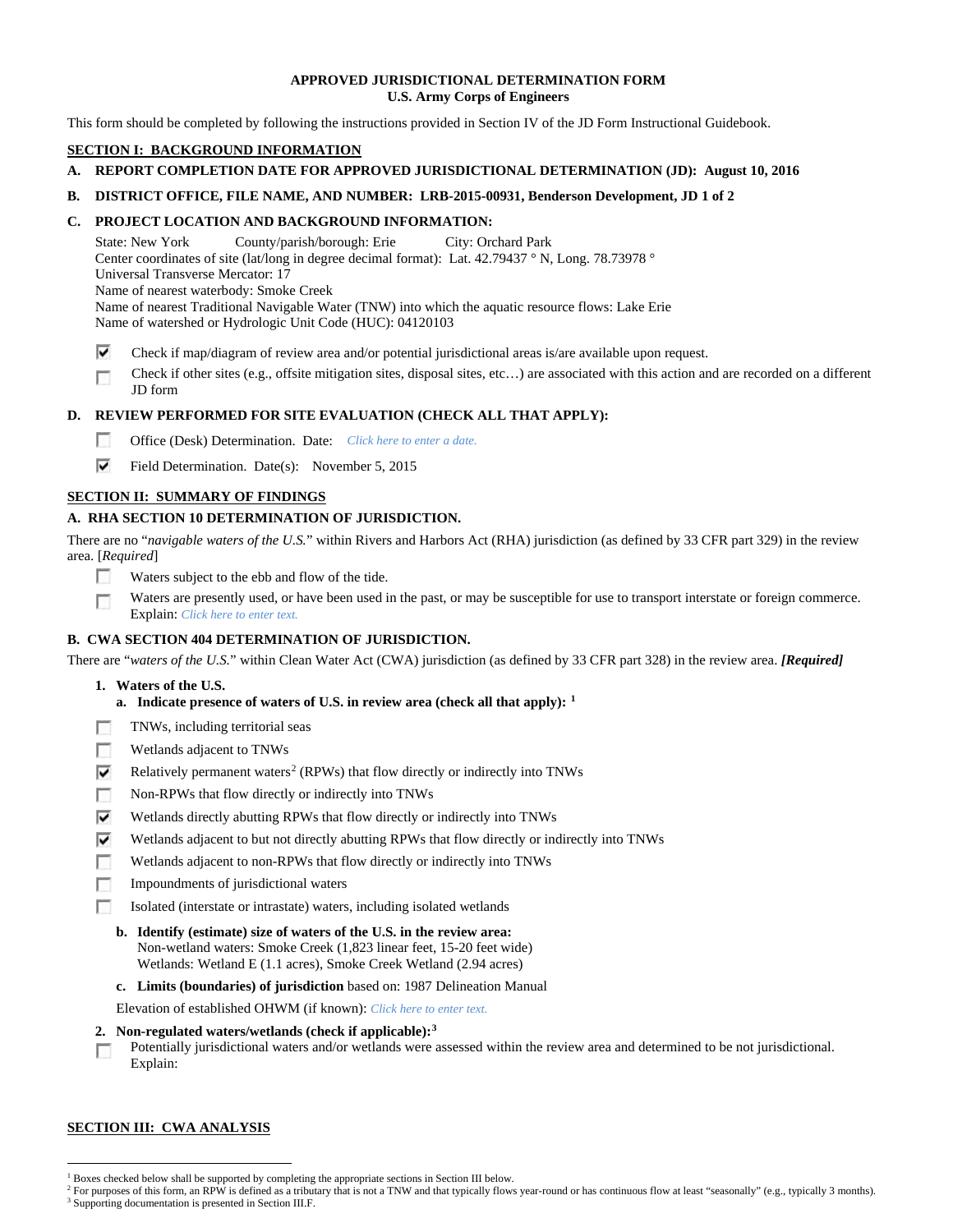### **A. TNWs AND WETLANDS ADJACENT TO TNWs**

**The agencies will assert jurisdiction over TNWs and wetlands adjacent to TNWs. If the aquatic resource is a TNW, complete Section III.A.1 and Section III.D.1. only; if the aquatic resource is a wetland adjacent to a TNW, complete Sections III.A.1 and 2 and Section III.D.1.; otherwise, see Section III.B below**.

## **1. TNW**  Identify TNW: *Click here to enter text.* Summarize rationale supporting determination: *Click here to enter text.*

**2. Wetland adjacent to TNW**

Summarize rationale supporting conclusion that wetland is "adjacent": *Click here to enter text.*

### **B. CHARACTERISTICS OF TRIBUTARY (THAT IS NOT A TNW) AND ITS ADJACENT WETLANDS (IF ANY):**

**This section summarizes information regarding characteristics of the tributary and its adjacent wetlands, if any, and it helps determine whether or not the standards for jurisdiction established under Rapanos have been met.** 

**The agencies will assert jurisdiction over non-navigable tributaries of TNWs where the tributaries are "relatively permanent waters" (RPWs), i.e. tributaries that typically flow year-round or have continuous flow at least seasonally (e.g., typically 3 months). A wetland that directly abuts an RPW is also jurisdictional. If the aquatic resource is not a TNW, but has year-round (perennial) flow, skip to Section III.D.2. If the aquatic resource is a wetland directly abutting a tributary with perennial flow, skip to Section III.D.4.**

**A wetland that is adjacent to but that does not directly abut an RPW requires a significant nexus evaluation. Corps districts and EPA regions will include in the record any available information that documents the existence of a significant nexus between a relatively permanent tributary that is not perennial (and its adjacent wetlands if any) and a traditional navigable water, even though a significant nexus finding is not required as a matter of law.**

**If the waterbody[4](#page-1-0) is not an RPW, or a wetland directly abutting an RPW, a JD will require additional data to determine if the waterbody has a significant nexus with a TNW. If the tributary has adjacent wetlands, the significant nexus evaluation must consider the tributary in combination with all of its adjacent wetlands. This significant nexus evaluation that combines, for analytical purposes, the tributary and all of its adjacent wetlands is used whether the review area identified in the JD request is the tributary, or its adjacent wetlands, or both. If the JD covers a tributary with adjacent wetlands, complete Section III.B.1 for the tributary, Section III.B.2 for any onsite wetlands, and Section III.B.3 for all wetlands adjacent to that tributary, both onsite and offsite. The determination whether a significant nexus exists is determined in Section III.C below.**

### **1. Characteristics of non-TNWs that flow directly or indirectly into TNW**

**(i) General Area Conditions:** Watershed size: *# Choose an item.*

Drainage area: *# Choose an item.*

Average annual rainfall: *#* inches Average annual snowfall: *#* inches

### **(ii) Physical Characteristics:**

(a) Relationship with TNW:

Tributary flows directly into TNW.

г Tributary flows through *Choose an item.* tributaries before entering TNW.

|     | Project waters are <i>Choose an item</i> , river miles from TNW.<br>Project waters are <i>Choose an item</i> , river miles from RPW.<br>Project waters are <i>Choose an item.</i> aerial (straight) miles from TNW.<br>Project waters are <i>Choose an item.</i> aerial (straight) miles from RPW.<br>Project waters cross or serve as state boundaries. Explain: Click here to enter text. |                                                                                                                                    |                                                                 |  |          |  |  |  |  |  |
|-----|---------------------------------------------------------------------------------------------------------------------------------------------------------------------------------------------------------------------------------------------------------------------------------------------------------------------------------------------------------------------------------------------|------------------------------------------------------------------------------------------------------------------------------------|-----------------------------------------------------------------|--|----------|--|--|--|--|--|
|     |                                                                                                                                                                                                                                                                                                                                                                                             | Identify flow route to TNW <sup>5</sup> : Click here to enter text.<br>Tributary stream order, if known: Click here to enter text. |                                                                 |  |          |  |  |  |  |  |
| (b) | <b>General Tributary Characteristics (check all that apply):</b>                                                                                                                                                                                                                                                                                                                            |                                                                                                                                    |                                                                 |  |          |  |  |  |  |  |
|     | <b>Tributary</b> is:                                                                                                                                                                                                                                                                                                                                                                        | Natural                                                                                                                            |                                                                 |  |          |  |  |  |  |  |
|     |                                                                                                                                                                                                                                                                                                                                                                                             |                                                                                                                                    | Artificial (man-made). Explain: Click here to enter text.       |  |          |  |  |  |  |  |
|     |                                                                                                                                                                                                                                                                                                                                                                                             |                                                                                                                                    | Manipulated (man-altered). Explain: Click here to enter text.   |  |          |  |  |  |  |  |
|     | <b>Tributary</b> properties with respect to top of bank (estimate):<br>Average width: $#$ feet<br>Average depth: $#$ feet<br>Average side slopes: Choose an item.                                                                                                                                                                                                                           |                                                                                                                                    |                                                                 |  |          |  |  |  |  |  |
|     |                                                                                                                                                                                                                                                                                                                                                                                             |                                                                                                                                    | Primary tributary substrate composition (check all that apply): |  |          |  |  |  |  |  |
|     | <b>Silts</b>                                                                                                                                                                                                                                                                                                                                                                                |                                                                                                                                    | Sands                                                           |  | Concrete |  |  |  |  |  |
|     | Cobbles                                                                                                                                                                                                                                                                                                                                                                                     |                                                                                                                                    | Gravel                                                          |  | Muck     |  |  |  |  |  |
|     |                                                                                                                                                                                                                                                                                                                                                                                             |                                                                                                                                    |                                                                 |  |          |  |  |  |  |  |

<span id="page-1-1"></span><span id="page-1-0"></span> <sup>4</sup> Note that the Instructional Guidebook contains additional information regarding swales, ditches, washes, and erosional features generally and in the arid West. <sup>5</sup> Flow route can be described by identifying, e.g., tributary a, which flows through the review area, to flow into tributary b, which then flows into TNW.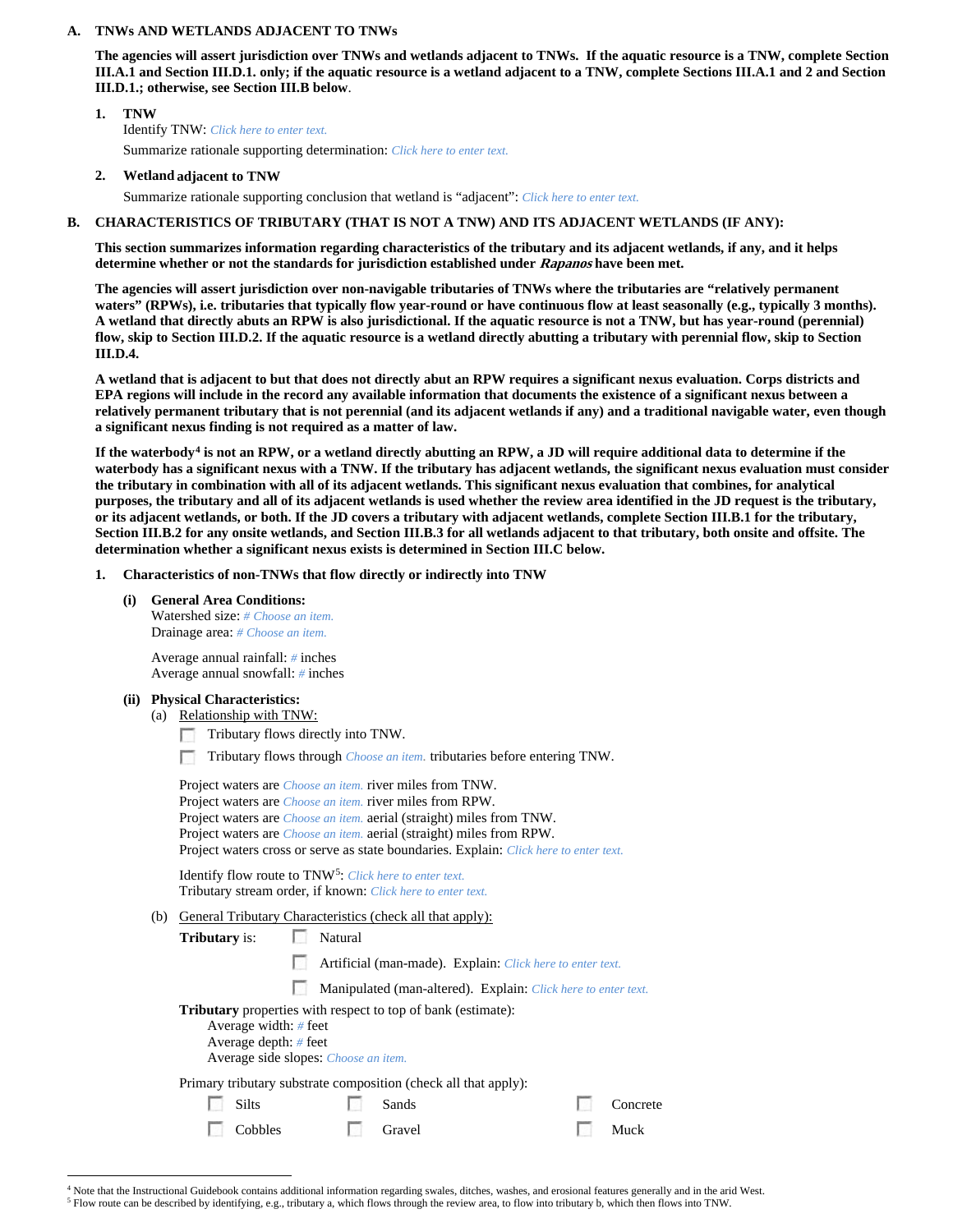|    |     | Bedrock<br>Vegetation. Type/% cover: Click here to enter text.<br>Other. Explain: Click here to enter text.                                                                                                                                                                                                                                                                                                                                                                                                                                                                                                                                                                                                                                                                                                                                                                                                                                                                                                                                                                                                                                                                         |
|----|-----|-------------------------------------------------------------------------------------------------------------------------------------------------------------------------------------------------------------------------------------------------------------------------------------------------------------------------------------------------------------------------------------------------------------------------------------------------------------------------------------------------------------------------------------------------------------------------------------------------------------------------------------------------------------------------------------------------------------------------------------------------------------------------------------------------------------------------------------------------------------------------------------------------------------------------------------------------------------------------------------------------------------------------------------------------------------------------------------------------------------------------------------------------------------------------------------|
|    |     |                                                                                                                                                                                                                                                                                                                                                                                                                                                                                                                                                                                                                                                                                                                                                                                                                                                                                                                                                                                                                                                                                                                                                                                     |
|    |     | Tributary condition/stability [e.g., highly eroding, sloughing banks]. Explain: Click here to enter text.<br>Presence of run/riffle/pool complexes. Explain: Click here to enter text.<br>Tributary geometry: Choose an item.<br>Tributary gradient (approximate average slope): #%                                                                                                                                                                                                                                                                                                                                                                                                                                                                                                                                                                                                                                                                                                                                                                                                                                                                                                 |
|    |     | $(c)$ Flow:<br>Tributary provides for: Choose an item.<br>Estimate average number of flow events in review area/year: Choose an item.<br>Describe flow regime: Click here to enter text.<br>Other information on duration and volume: Click here to enter text.                                                                                                                                                                                                                                                                                                                                                                                                                                                                                                                                                                                                                                                                                                                                                                                                                                                                                                                     |
|    |     | Surface flow is: Choose an item. Characteristics: Click here to enter text.                                                                                                                                                                                                                                                                                                                                                                                                                                                                                                                                                                                                                                                                                                                                                                                                                                                                                                                                                                                                                                                                                                         |
|    |     | Subsurface flow: Choose an item. Explain findings: Click here to enter text.<br>Dye (or other) test performed: Click here to enter text.                                                                                                                                                                                                                                                                                                                                                                                                                                                                                                                                                                                                                                                                                                                                                                                                                                                                                                                                                                                                                                            |
|    |     | Tributary has (check all that apply):<br>Bed and banks<br>$\Box$ OHWM <sup>6</sup> (check all indicators that apply):<br>clear, natural line impressed on the bank $\Box$<br>the presence of litter and debris<br>L.<br>changes in the character of soil<br>destruction of terrestrial vegetation<br>the presence of wrack line<br>shelving<br>vegetation matted down, bent, or absent<br>sediment sorting<br>leaf litter disturbed or washed away<br>scour<br>sediment deposition<br>multiple observed or predicted flow events<br>water staining<br>abrupt change in plant community Click here to enter text.<br>other (list): Click here to enter text.<br><b>Discontinuous OHWM.</b> <sup>7</sup> Explain: Click here to enter text.<br>If factors other than the OHWM were used to determine lateral extent of CWA jurisdiction (check all that apply):<br>High Tide Line indicated by:<br>Mean High Water Mark indicated by:<br>oil or scum line along shore objects<br>survey to available datum;<br>physical markings;<br>fine shell or debris deposits (foreshore)<br>$\mathcal{L}$<br>vegetation lines/changes in vegetation types.<br>physical markings/characteristics |
|    |     | $\Box$ tidal gauges                                                                                                                                                                                                                                                                                                                                                                                                                                                                                                                                                                                                                                                                                                                                                                                                                                                                                                                                                                                                                                                                                                                                                                 |
|    |     | п<br>other (list): Click here to enter text.                                                                                                                                                                                                                                                                                                                                                                                                                                                                                                                                                                                                                                                                                                                                                                                                                                                                                                                                                                                                                                                                                                                                        |
|    |     | (iii) Chemical Characteristics:<br>Characterize tributary (e.g., water color is clear, discolored, oily film; water quality; general watershed characteristics, etc.).<br>Explain: Click here to enter text.<br>Identify specific pollutants, if known: Click here to enter text.                                                                                                                                                                                                                                                                                                                                                                                                                                                                                                                                                                                                                                                                                                                                                                                                                                                                                                   |
|    |     | (iv) Biological Characteristics. Channel supports (check all that apply):<br>L.<br>Riparian corridor. Characteristics (type, average width): Click here to enter text.<br>Wetland fringe. Characteristics: Click here to enter text.<br>Habitat for:<br>L.<br>Federally Listed species. Explain findings: Click here to enter text.<br>Fish/spawn areas. Explain findings: Click here to enter text.<br>Other environmentally-sensitive species. Explain findings: Click here to enter text.<br>u<br>Aquatic/wildlife diversity. Explain findings: Click here to enter text.                                                                                                                                                                                                                                                                                                                                                                                                                                                                                                                                                                                                        |
| 2. |     | Characteristics of wetlands adjacent to non-TNW that flow directly or indirectly into TNW                                                                                                                                                                                                                                                                                                                                                                                                                                                                                                                                                                                                                                                                                                                                                                                                                                                                                                                                                                                                                                                                                           |
|    | (i) | <b>Physical Characteristics:</b><br>(a) General Wetland Characteristics:                                                                                                                                                                                                                                                                                                                                                                                                                                                                                                                                                                                                                                                                                                                                                                                                                                                                                                                                                                                                                                                                                                            |

Properties:

Wetland size: Wetland E (1.1 acre)

Wetland type. Explain: Wetlands E is palustrine emergent.

<span id="page-2-1"></span><span id="page-2-0"></span> <sup>6</sup> <sup>6</sup>A natural or man-made discontinuity in the OHWM does not necessarily sever jurisdiction (e.g., where the stream temporarily flows underground, or where the OHWM has been removed by development or agricultural practices). Where there is a break in the OHWM that is unrelated to the waterbody's flow regime (e.g., flow over a rock outcrop or through a culvert), the agencies will look for indicators of flow above and below the break. 7 Ibid.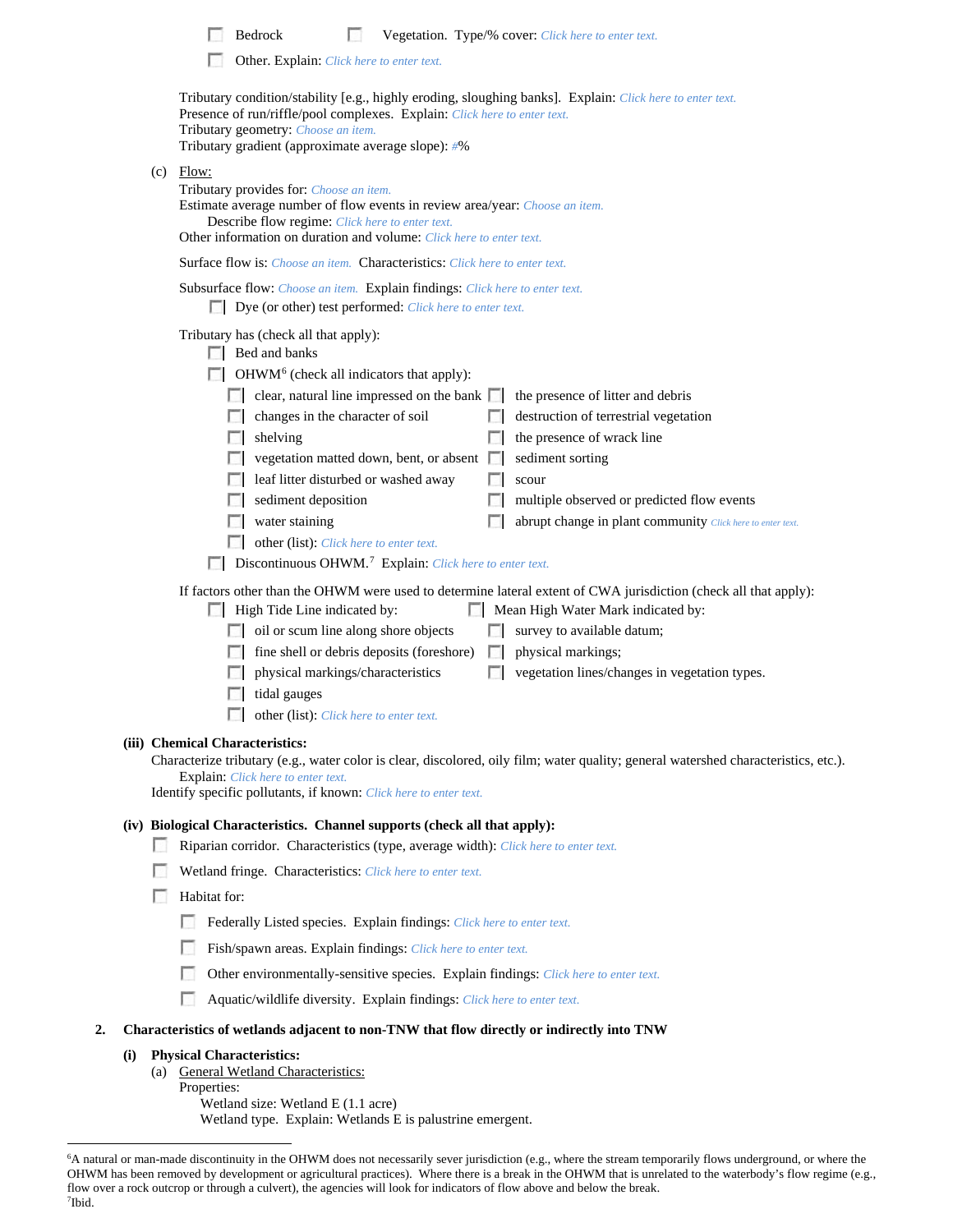Wetland quality. Explain: Due to the wetland's proximity to the on-site wetlands directly abutting the tributary, this wetland function as part of a large wetland complex. The complex contains mainly native vegetation. They receive or maintain enough surface water of sufficient frequency, duration, or depth to sustain amphibian egg masses or aquatic insect larvae. The wetland complex provides valuable habitat that is otherwise limited in this developed area. Therefore, these wetland are high quality.

Project wetlands cross or serve as state boundaries. Explain: *Click here to enter text.*

(b) General Flow Relationship with Non-TNW:

Flow is: Ephemeral Flow Explain: Surface water was observed during our site visit. Surface water and/or saturation was present in the other wetlands during our site visit. Due to the wetlands' proximity to the tributaries and the general slope of the terrain in the direction of Smoke Creek, water moves via overland sheetflow during storm events and snowmelt from the wetlands to the tributaries and is likely ephemeral.

Surface flow is: Discrete and Confined

Water from Wetland E flows from the wetland to the surface water conveyances via overland sheetflow during and after storm events and snow melt.

Characteristics: from Wetland E via overland sheet flow to Smoke Creek

Subsurface flow: Unknown Explain findings: *Click here to enter text.*

Dye (or other) test performed: *Click here to enter text.*

- (c) Wetland Adjacency Determination with Non-TNW:
	- $\Box$  Directly abutting
	- $\triangledown$  Not directly abutting
		- $\Box$ Discrete wetland hydrologic connection. Explain:
		- Ecological connection. Explain: Each wetland is within close proximity to their surface water conveyances and  $\overline{ }$ other wetlands that support the movement of aquatic flora and fauna between the wetlands and downstream waters.
		- $\Box$ Separated by berm/barrier. Explain: *Click here to enter text.*

#### (d) Proximity (Relationship) to TNW

Project wetlands are 20-25 river miles from TNW. Project waters are 5-10 aerial (straight) miles from TNW. Flow is from: Wetland to Navigable Waters Estimate approximate location of wetland as within the 500-year or greater floodplain.

### **(ii) Chemical Characteristics:**

Characterize wetland system (e.g., water color is clear, brown, oil film on surface; water quality; general watershed characteristics; etc.). Explain: The general watershed characteristics include residential and commercial development in the immediate vicinity of the wetlands

Identify specific pollutants, if known: Specific pollutants are unknown; however, pollutants typical of residential, commercial, and industrial development are likely introduced to the wetland complex

### **(iii) Biological Characteristics. Wetland supports (check all that apply):**

- Riparian buffer. Characteristics (type, average width): *Click here to enter text.*
- Vegetation type/percent cover. Explain: The wetlands are heavily vegetated with a combination of scrub/shrub, emergent and forested vegetation.
- $\overline{\triangledown}$  Habitat for:
	- Federally Listed species. Explain findings: *Click here to enter text*.
	- Fish/spawn areas. Explain findings: *Click here to enter text.*
	- Other environmentally-sensitive species. Explain findings: *Click here to enter text.*
	- Aquatic/wildlife diversity. Explain findings: *Click here to enter text.*

### **3. Characteristics of all wetlands adjacent to the tributary (if any)**

All wetland(s) being considered in the cumulative analysis: 3 Approximately (*#*) acres in total are being considered in the cumulative analysis. For each wetland, specify the following:

| Size (in acres)             |
|-----------------------------|
| 11                          |
| 2.94 within delineated area |
| 75 outside delineated area  |
|                             |

Summarize overall biological, chemical and physical functions being performed: These headwater wetlands serve as the primary collectors and processors of organic matter for downstream waters. The wetlands serve to trap sediment and pollutants, thereby preventing the transport of pollutants and sediment downstream to Lake Erie. The wetlands function well to moderate downstream flows and likely have the capacity to recharge local groundwater. Flood attenuation /runoff storage, pollutant trapping/water quality, removal of suspended solids, dissolved solids, toxins and treatment of nitrogen and phosphorus, functions are considered to be moderate. Wildlife habitat functions are considered to be moderate to high.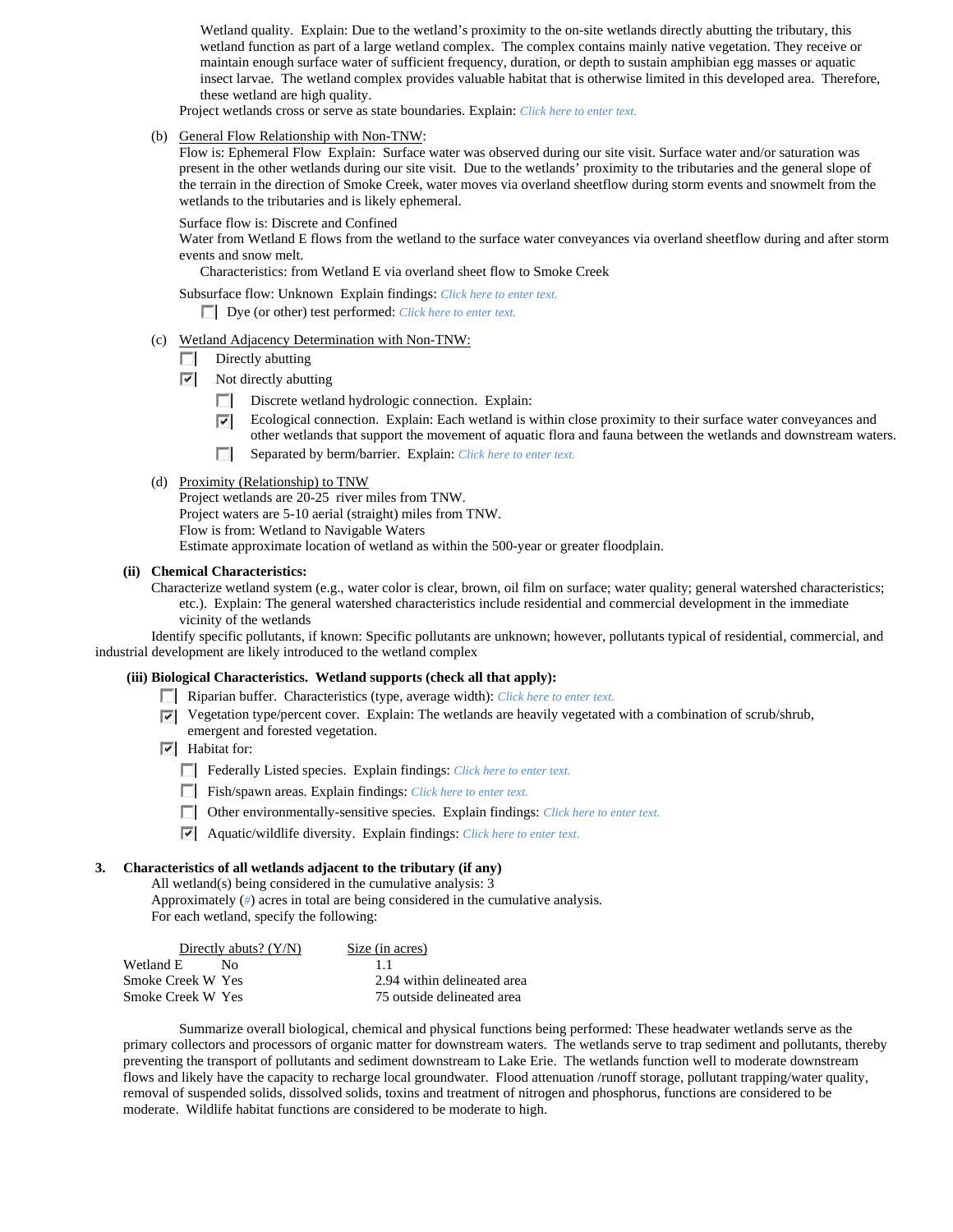## **C. SIGNIFICANT NEXUS DETERMINATION**

**A significant nexus analysis will assess the flow characteristics and functions of the tributary itself and the functions performed by any wetlands adjacent to the tributary to determine if they significantly affect the chemical, physical, and biological integrity of a TNW. For each of the following situations, a significant nexus exists if the tributary, in combination with all of its adjacent wetlands, has more than a speculative or insubstantial effect on the chemical, physical and/or biological integrity of a TNW. Considerations when evaluating significant nexus include, but are not limited to the volume, duration, and frequency of the flow of water in the tributary and its proximity to a TNW, and the functions performed by the tributary and all its adjacent wetlands. It is not appropriate to determine significant nexus based solely on any specific threshold of distance (e.g. between a tributary and its adjacent wetland or between a tributary and the TNW). Similarly, the fact an adjacent wetland lies within or outside of a floodplain is not solely determinative of significant nexus.** 

## **Draw connections between the features documented and the effects on the TNW, as identified in the** *Rapanos* **Guidance and discussed in the Instructional Guidebook. Factors to consider include, for example:**

- Does the tributary, in combination with its adjacent wetlands (if any), have the capacity to carry pollutants or flood waters to TNWs, or to reduce the amount of pollutants or flood waters reaching a TNW?
- Does the tributary, in combination with its adjacent wetlands (if any), provide habitat and lifecycle support functions for fish and other species, such as feeding, nesting, spawning, or rearing young for species that are present in the TNW?
- Does the tributary, in combination with its adjacent wetlands (if any), have the capacity to transfer nutrients and organic carbon that support downstream foodwebs?
- Does the tributary, in combination with its adjacent wetlands (if any), have other relationships to the physical, chemical, or biological integrity of the TNW?

## *Note: the above list of considerations is not inclusive and other functions observed or known to occur should be documented below:*

- **1. Significant nexus findings for non-RPW that has no adjacent wetlands and flows directly or indirectly into TNWs.** Explain findings of presence or absence of significant nexus below, based on the tributary itself, then go to Section III.D: *Click here to enter text.*
- **2. Significant nexus findings for non-RPW and its adjacent wetlands, where the non-RPW flows directly or indirectly into TNWs.**  Explain findings of presence or absence of significant nexus below, based on the tributary in combination with all of its adjacent wetlands, then go to Section III.D: *Click here to enter text.*
- **3. Significant nexus findings for wetlands adjacent to an RPW but that do not directly abut the RPW.** Explain findings of presence or absence of significant nexus below, based on the tributary in combination with all of its adjacent wetlands, then go to Section III.D:

Wetland E directly affects the nature of the water entering Smoke Creek and the downstream receiving waters, both in quantity and chemical/physical attributes. This occurs through the reduction of runoff rates of water received by Smoke Creek resulting from attenuation and storage of floodwaters; capture of water through evapotranspiration; storage of runoff; and filtering and/or storage of nutrients, chemicals, and sediments contained in rainfall, runoff, or other hydrologic inputs. Ultimately, this affects the downstream TNW, Lake Erie, as the wetlands alter the amount of flow reaching the TNW and furthermore, any additional matter such as nutrients, chemicals, sediments, and pollutants carried in that flow. The Lake Erie Watershed has impairments including increasing urbanization bringing impervious surfaces, increased erosion, sediment which impairs aquatic life and widens flood areas, habitat loss, and loss of wetlands. Since the wetland is located in close proximity to residential and commercial developments, and major roadways, it receives a majority of the hydrology from runoff associated with the adjacent development and roads, it provides an important function of reducing the effects of runoff and storm sewer impacts on the downstream TNW. The wetland also attenuates sediment, nutrients, and pollutants contained in its received water. The wetland supplies the downstream TNW with a cleaner source of water that will aid in reducing impairments. Due to the physical, biological, and chemical connectivity of the wetland as described above, it has been determined that the wetland have a significant nexus with the downstream TNW, Lake Erie, as the functions and services provided by Smoke Creek and its adjacent wetlands provide more than a speculative effect on the physical integrity of Lake Erie.

# **D. DETERMINATIONS OF JURISDICTIONAL FINDINGS. THE SUBJECT WATERS/WETLANDS ARE (CHECK ALL THAT APPLY):**

- **1. TNWs and Adjacent Wetlands.** Check all that apply and provide size estimates in review area:
	- TNWs: *#* linear feet *#* width (ft), Or, *#* acres.
	- **Wetlands adjacent to TNWs: # acres.**

## **2. RPWs that flow directly or indirectly into TNWs.**

- $\nabla$  Tributaries of TNWs where tributaries typically flow year-round are jurisdictional. Provide data and rationale indicating that tributary is perennial: Smoke Creek and Tributary A are shown as blue lines on the USGS topo map, have bed and bank features, appear over many years of aerial photography to have surface water present during various times of year.
- Tributaries of TNW where tributaries have continuous flow "seasonally" (e.g., typically three months each year) are jurisdictional. Data supporting this conclusion is provided at Section III.B. Provide rationale indicating that tributary flows seasonally: *Click here to enter text.*.

Provide estimates for jurisdictional waters in the review area (check all that apply):

- $\triangledown$  Tributary waters: Tributary A, 1,800 linear feet 4 width (ft), Smoke Creek 1,800 linear feet 30 width (ft).
- Other non-wetland waters: *#* acres. Identify type(s) of waters: *Click here to enter text.*

## <span id="page-4-0"></span>**3. Non-RPWs[8](#page-4-0) that flow directly or indirectly into TNWs.**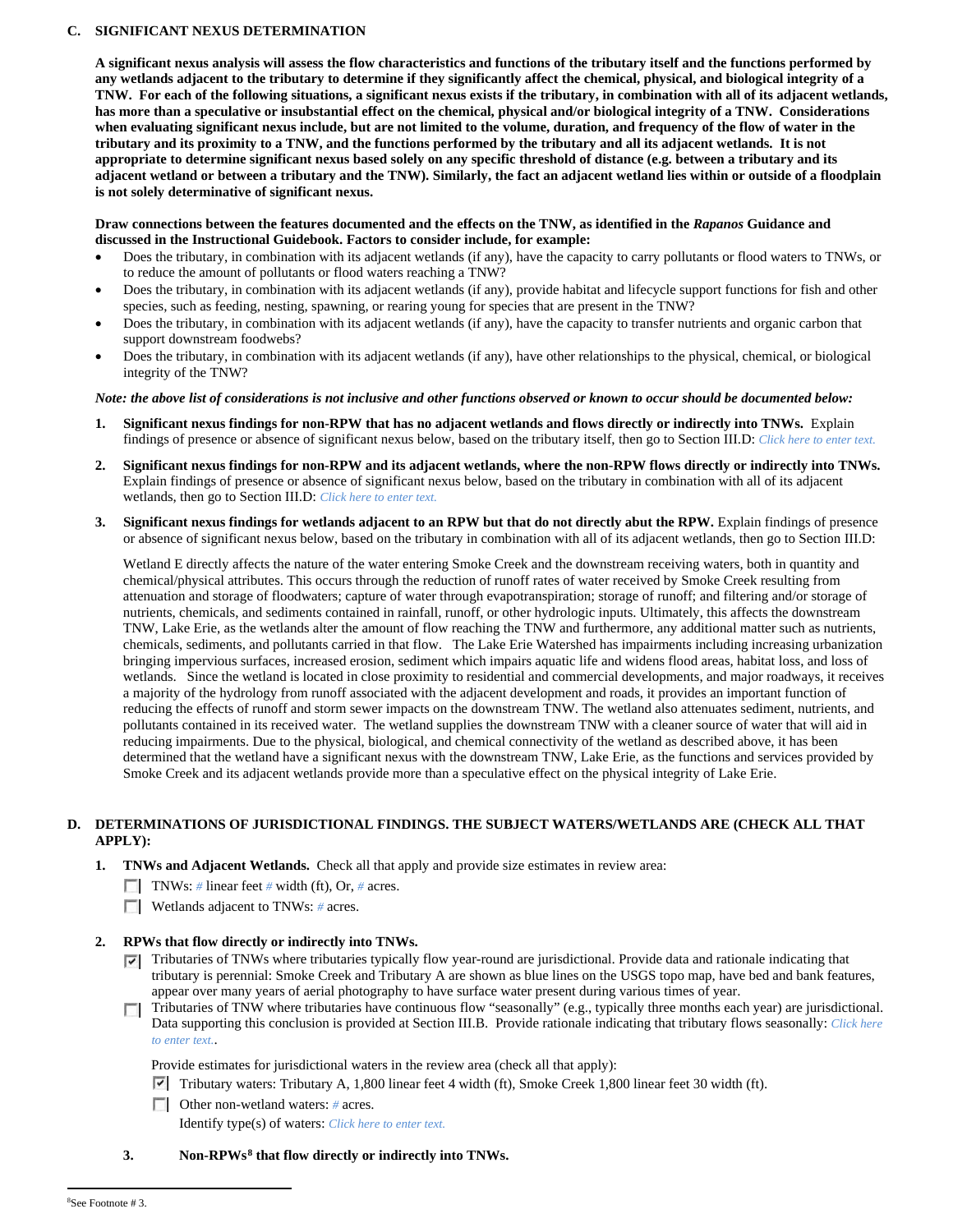Waterbody that is not a TNW or an RPW, but flows directly or indirectly into a TNW, and it has a significant nexus with a TNW is jurisdictional. Data supporting this conclusion is provided at Section III.C.

Provide estimates for jurisdictional waters within the review area (check all that apply):

- Tributary waters: # linear feet # width (ft).
- Other non-wetland waters: *#* acres.

Identify type(s) of waters: *Click here to enter text.*

## **4. Wetlands directly abutting an RPW that flow directly or indirectly into TNWs.**

Wetlands directly abut RPW and thus are jurisdictional as adjacent wetlands.

- Wetlands directly abutting an RPW where tributaries typically flow year-round. Provide data and rationale ⊽ indicating that tributary is perennial in Section III.D.2, above. Provide rationale indicating that wetland is directly abutting an RPW: Smoke Creek Wetland directly abuts Smoke Creek
- Wetlands directly abutting an RPW where tributaries typically flow "seasonally." Provide data indicating that **TT** tributary is seasonal in Section III.B and rationale in Section III.D.2, above. Provide rationale indicating that wetland is directly abutting an RPW: *Click here to enter text.*

Provide acreage estimates for jurisdictional wetlands in the review area: Wetland C (0.54-acre), Wetland D (0.7-acre), Smoke Creek Wetland (2.97 acres)

## **5. Wetlands adjacent to but not directly abutting an RPW that flow directly or indirectly into TNWs.**

 $\nabla$  Wetlands that do not directly abut an RPW, but when considered in combination with the tributary to which they are adjacent and with similarly situated adjacent wetlands, have a significant nexus with a TNW are jurisidictional. Data supporting this conclusion is provided at Section III.C.

Provide acreage estimates for jurisdictional wetlands in the review area: As stated several times above, Wetland E (1.1 acres)

## **6. Wetlands adjacent to non-RPWs that flow directly or indirectly into TNWs.**

 $\Box$  Wetlands adjacent to such waters, and have when considered in combination with the tributary to which they are adjacent and with similarly situated adjacent wetlands, have a significant nexus with a TNW are jurisdictional. Data supporting this conclusion is provided at Section III.C.

Provide estimates for jurisdictional wetlands in the review area: *#* acres.

## **7. Impoundments of jurisdictional waters. [9](#page-5-0)**

As a general rule, the impoundment of a jurisdictional tributary remains jurisdictional.

- Demonstrate that impoundment was created from "waters of the U.S.," or L.
- Г Demonstrate that water meets the criteria for one of the categories presented above (1-6), or
- m Demonstrate that water is isolated with a nexus to commerce (see E below).

### **E. ISOLATED [INTERSTATE OR INTRA-STATE] WATERS, INCLUDING ISOLATED WETLANDS, THE USE, DEGRADATION OR DESTRUCTION OF WHICH COULD AFFECT INTERSTATE COMMERCE, INCLUDING ANY SUCH WATERS (CHECK ALL THAT APPLY):[10](#page-5-1)**

which are or could be used by interstate or foreign travelers for recreational or other purposes.

- from which fish or shellfish are or could be taken and sold in interstate or foreign commerce.
- $\Box$  which are or could be used for industrial purposes by industries in interstate commerce.
- Interstate isolated waters.Explain: *Click here to enter text.*
- **COREGIST:** Other factors. Explain: *Click here to enter text.*

### **Identify water body and summarize rationale supporting determination:** *Click here to enter text.*

Provide estimates for jurisdictional waters in the review area (check all that apply):

- Tributary waters: # linear feet # width (ft).
- Other non-wetland waters: *#* acres.

Identify type(s) of waters: *Click here to enter text.*

п Wetlands: *#* acres.

## **F. NON-JURISDICTIONAL WATERS, INCLUDING WETLANDS (CHECK ALL THAT APPLY):**

 $\Box$  If potential wetlands were assessed within the review area, these areas did not meet the criteria in the 1987 Corps of Engineers Wetland Delineation Manual and/or appropriate Regional Supplements.

- m Review area included isolated waters with no substantial nexus to interstate (or foreign) commerce.
	- Prior to the Jan 2001 Supreme Court decision in "*SWANCC*," the review area would have been regulated based solely on the n "Migratory Bird Rule" (MBR).
- п Waters do not meet the "Significant Nexus" standard, where such a finding is required for jurisdiction. Explain: *Click here to enter text.*
- г Other: (explain, if not covered above): *Click here to enter text.*

<sup>&</sup>lt;sup>9</sup> To complete the analysis refer to the key in Section III.D.6 of the Instructional Guidebook.

<span id="page-5-1"></span><span id="page-5-0"></span><sup>&</sup>lt;sup>10</sup> Prior to asserting or declining CWA jurisdiction based solely on this category, Corps Districts will elevate the action to Corps and EPA HQ for review consistent with the process described in the Corps/EPA *Memorandum Regarding CWA Act Jurisdiction Following Rapanos.*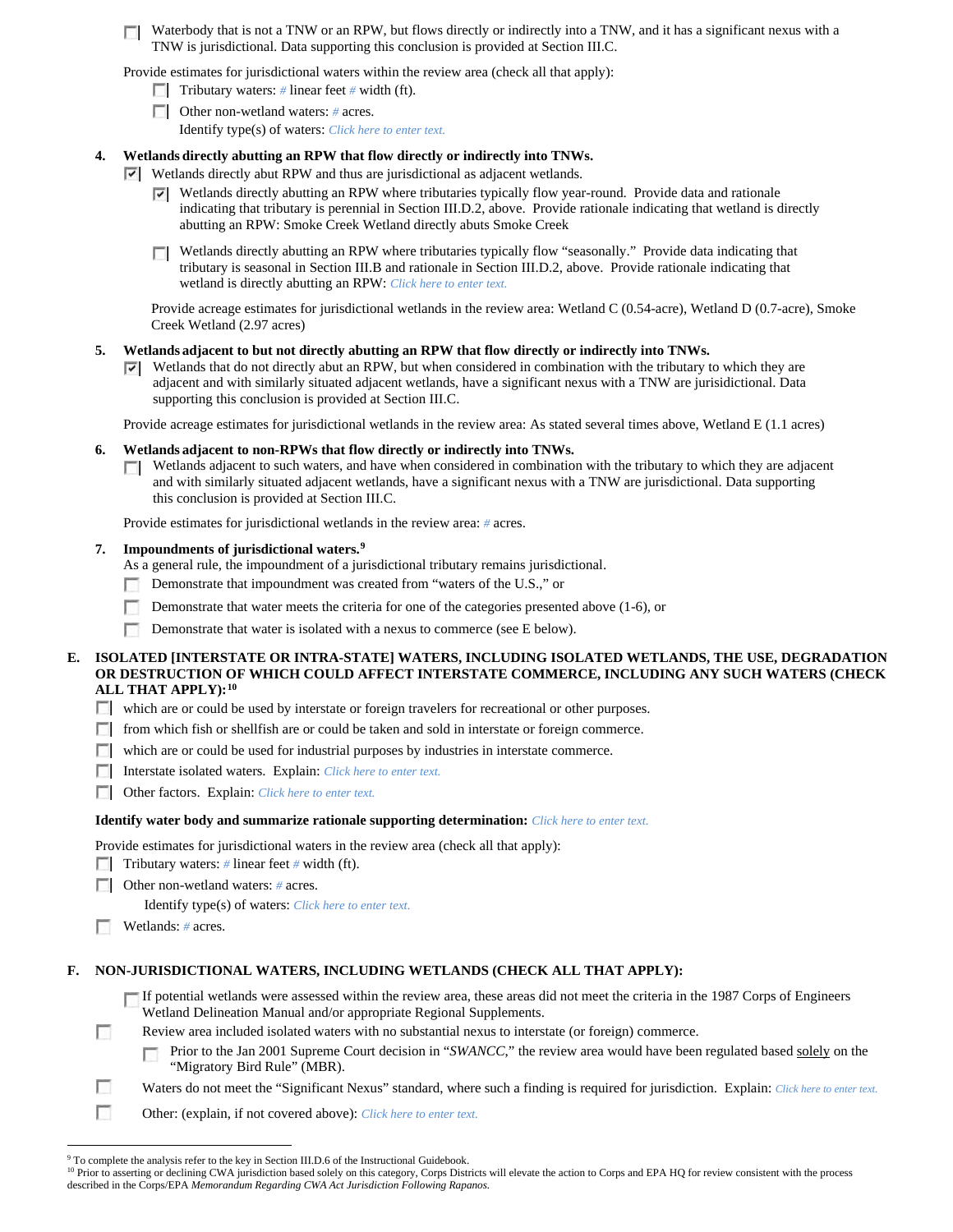Provide acreage estimates for non-jurisdictional waters in the review area, where the sole potential basis of jurisdiction is the MBR factors (i.e., presence of migratory birds, presence of endangered species, use of water for irrigated agriculture), using best professional judgment (check all that apply): Non-wetland waters (i.e., rivers, streams): *#* linear feet *#* width (ft). **Lakes/ponds:** # acres.  $\sim$ Other non-wetland waters: *#* acres. List type of aquatic resource: *Click here to enter text.*.  $\sim$ Wetlands: *#* acres. Provide acreage estimates for non-jurisdictional waters in the review area that do not meet the "Significant Nexus" standard, where such a finding is required for jurisdiction (check all that apply): Non-wetland waters (i.e., rivers, streams): *#* linear feet *#* width (ft). **Lakes/ponds:** # acres. П. Other non-wetland waters: *#* acres. List type of aquatic resource: *Click here to enter text.*. п. Wetlands: *#* acres. **SECTION IV: DATA SOURCES. A. SUPPORTING DATA. Data reviewed for JD (check all that apply -** checked items shall be included in case file and, where checked and requested, appropriately reference sources below): Maps, plans, plots or plat submitted by or on behalf of the applicant/consultant: *Click here to enter text.* Data sheets prepared/submitted by or on behalf of the applicant/consultant.  $\nabla$  Office concurs with data sheets/delineation report. Office does not concur with data sheets/delineation report. Data sheets prepared by the Corps: *Click here to enter text.* Corps navigable waters' study: *Click here to enter text.* U.S. Geological Survey Hydrologic Atlas: *Click here to enter text.* USGS NHD data. USGS 8 and 12 digit HUC maps. U.S. Geological Survey map(s). Cite scale & quad name: NY-Orchard Park USDA Natural Resources Conservation Service Soil Survey. National wetlands inventory map(s). Cite name: *Click here to enter text.* State/Local wetland inventory map(s): *Click here to enter text.* FEMA/FIRM maps: *Click here to enter text.* 100-year Floodplain Elevation is: *Click here to enter text.* (National Geodectic Vertical Datum of 1929)  $|\nabla|$  Photographs:  $|\nabla|$  Aerial (Name & Date): Google Earth, various years or **Other (Name & Date):** *Click here to enter text.*  $\sim$ **Previous determination(s). File no. and date of response letter:** *Click here to enter text.* Applicable/supporting case law: *Click here to enter text.* Applicable/supporting scientific literature: *Click here to enter text.* Other information (please specify): *Click here to enter text.*

# **B. ADDITIONAL COMMENTS TO SUPPORT JD:** N/A

Heather Adams Date **Date** Project Manager

August 10, 2016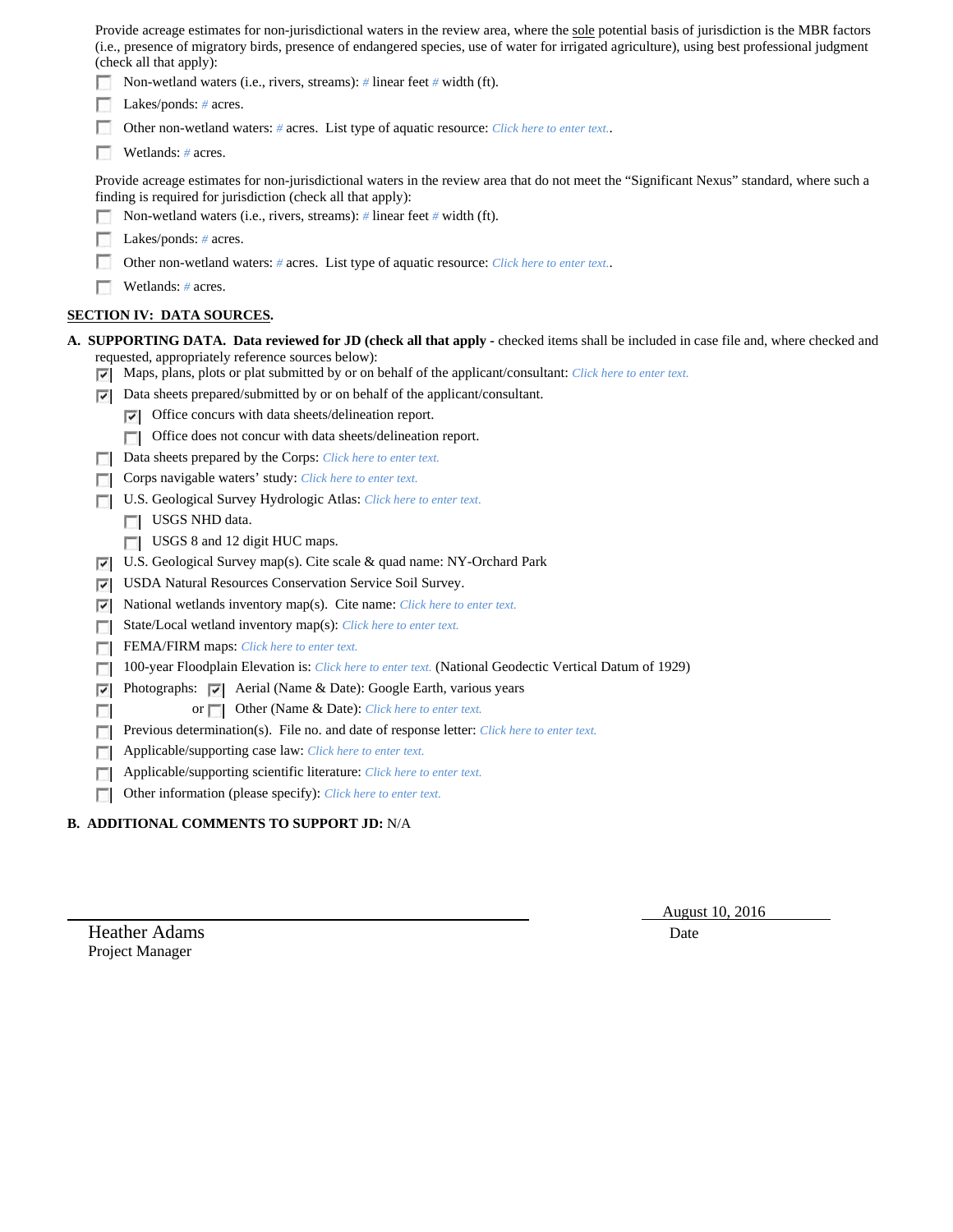## **APPROVED JURISDICTIONAL DETERMINATION FORM U.S. Army Corps of Engineers**

This form should be completed by following the instructions provided in Section IV of the JD Form Instructional Guidebook.

# **SECTION I: BACKGROUND INFORMATION**

- **A. REPORT COMPLETION DATE FOR APPROVED JURISDICTIONAL DETERMINATION (JD): August 10, 2016**
- **B. DISTRICT OFFICE, FILE NAME, AND NUMBER: LRB-2015-00931, Benderson Development, JD 2 of 2**

# **C. PROJECT LOCATION AND BACKGROUND INFORMATION:**

State: New York County/parish/borough: Erie City: Orchard Park Center coordinates of site (lat/long in degree decimal format): Lat. 42.79437 ° N, Long. 78.73978 ° Universal Transverse Mercator: 17 Name of nearest waterbody: Smoke Creek is physically closer, but water drains to Cazenovia Creek Name of nearest Traditional Navigable Water (TNW) into which the aquatic resource flows: Lake Erie Name of watershed or Hydrologic Unit Code (HUC): 04120103

- ⊽ Check if map/diagram of review area and/or potential jurisdictional areas is/are available upon request.
- Check if other sites (e.g., offsite mitigation sites, disposal sites, etc…) are associated with this action and are recorded on a different г JD form

# **D. REVIEW PERFORMED FOR SITE EVALUATION (CHECK ALL THAT APPLY):**

- $\sim$ Office (Desk) Determination. Date: *Click here to enter a date.*
- ⊽ Field Determination. Date(s): November 5, 2015

# **SECTION II: SUMMARY OF FINDINGS**

# **A. RHA SECTION 10 DETERMINATION OF JURISDICTION.**

There are no "*navigable waters of the U.S.*" within Rivers and Harbors Act (RHA) jurisdiction (as defined by 33 CFR part 329) in the review area. [*Required*]

- $\sim$ Waters subject to the ebb and flow of the tide.
- Waters are presently used, or have been used in the past, or may be susceptible for use to transport interstate or foreign commerce. 下 Explain: *Click here to enter text.*

# **B. CWA SECTION 404 DETERMINATION OF JURISDICTION.**

There are "*waters of the U.S.*" within Clean Water Act (CWA) jurisdiction (as defined by 33 CFR part 328) in the review area. *[Required]*

- **1. Waters of the U.S.**
	- **a. Indicate presence of waters of U.S. in review area (check all that apply): [1](#page-7-0)**
- m TNWs, including territorial seas
- $\sim$ Wetlands adjacent to TNWs
- ⊽ Relatively permanent waters<sup>[2](#page-7-1)</sup> (RPWs) that flow directly or indirectly into TNWs
- $\overline{a}$ Non-RPWs that flow directly or indirectly into TNWs
- ⊽ Wetlands directly abutting RPWs that flow directly or indirectly into TNWs
- ⊽ Wetlands adjacent to but not directly abutting RPWs that flow directly or indirectly into TNWs
- г Wetlands adjacent to non-RPWs that flow directly or indirectly into TNWs
- **To** Impoundments of jurisdictional waters
- Isolated (interstate or intrastate) waters, including isolated wetlands п
	- **b. Identify (estimate) size of waters of the U.S. in the review area:** Non-wetland waters: Tributary A (1,780 linear feet, 3 feet wide) Wetlands: Wetland A (4.68 acres), Wetland C (0.54-acre), Wetland D (0.7-acre), F (0.22-acre), and G (0.59-acre), and Wetland H (0.45-acre)
	- **c. Limits (boundaries) of jurisdiction** based on: 1987 Delineation Manual
- Elevation of established OHWM (if known): *Click here to enter text.*
- **2. Non-regulated waters/wetlands (check if applicable):[3](#page-7-2)**
- Potentially jurisdictional waters and/or wetlands were assessed within the review area and determined to be not jurisdictional. ⊽ Explain: Wetland B (0.11-acre) has been determined to be isolated. The factors at 328.3(a)(i-iii) were considered and determined there is no substantial nexus to interstate or foreign commerce. The following is a summary of the physical characteristics that were reviewed for this jurisdictional determination.

<sup>&</sup>lt;sup>1</sup> Boxes checked below shall be supported by completing the appropriate sections in Section III below.

<span id="page-7-2"></span><span id="page-7-1"></span><span id="page-7-0"></span>For purposes of this form, an RPW is defined as a tributary that is not a TNW and that typically flows year-round or has continuous flow at least "seasonally" (e.g., typically 3 months). <sup>3</sup> Supporting documentation is presented in Section III.F.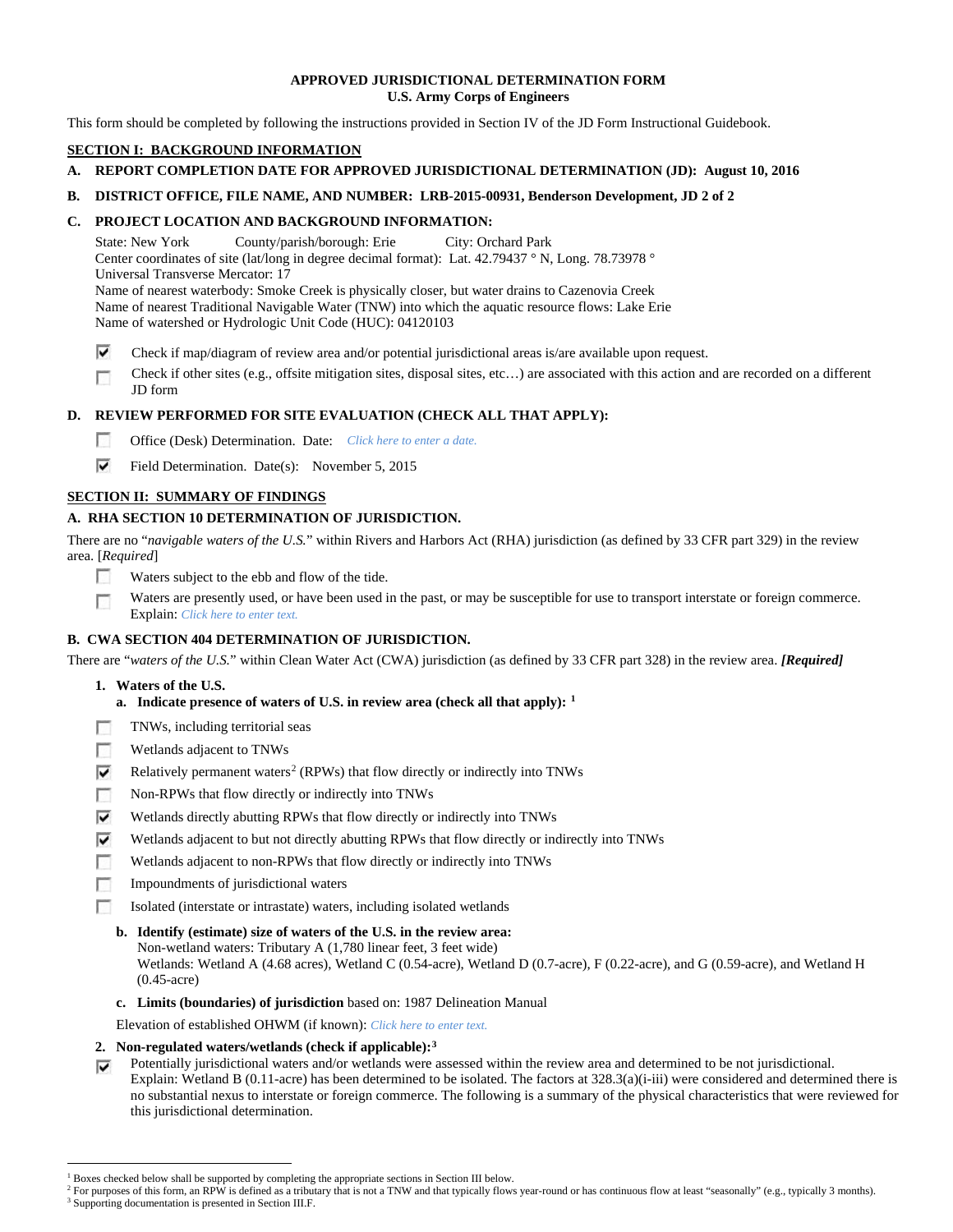Wetland B: The entire perimeter was walked during the November 5, 2015, site visit. No surface water outlets were observed. The wetland lies approximately 800 feet from Tributary A, which is the nearest surface water conveyance. The wetland is situated in the corner of an agricultural field and appears to have developed along the field's edge as a result of farm equipment compacting the soil. The surrounding fallow agricultural field is slightly elevated with respect to the wetland. It appears the main source of hydrology for this wetland is from precipitation and overland sheet flow from the immediate area. Due to such a small drainage area, it is unlikely that the wetlands receive sufficient surface water to overcome the distance to the nearest tributary. Therefore, the wetland is unlikely to have a chemical nexus to a downstream TNW. The wetland does not receive or maintain enough surface water of sufficient frequency, duration, or depth to sustain amphibian egg masses or aquatic insect larvae, for example. Therefore, the wetland's hydrological characteristics, combined with the distance between the wetland and the nearest conveyance, preclude the possibility of a biological nexus.

## **SECTION III: CWA ANALYSIS**

## **A. TNWs AND WETLANDS ADJACENT TO TNWs**

**The agencies will assert jurisdiction over TNWs and wetlands adjacent to TNWs. If the aquatic resource is a TNW, complete Section III.A.1 and Section III.D.1. only; if the aquatic resource is a wetland adjacent to a TNW, complete Sections III.A.1 and 2 and Section III.D.1.; otherwise, see Section III.B below**.

**1. TNW** 

Identify TNW: *Click here to enter text.*

Summarize rationale supporting determination: *Click here to enter text.*

## **2. Wetland adjacent to TNW**

Summarize rationale supporting conclusion that wetland is "adjacent": *Click here to enter text.*

### **B. CHARACTERISTICS OF TRIBUTARY (THAT IS NOT A TNW) AND ITS ADJACENT WETLANDS (IF ANY):**

**This section summarizes information regarding characteristics of the tributary and its adjacent wetlands, if any, and it helps determine whether or not the standards for jurisdiction established under Rapanos have been met.** 

**The agencies will assert jurisdiction over non-navigable tributaries of TNWs where the tributaries are "relatively permanent waters" (RPWs), i.e. tributaries that typically flow year-round or have continuous flow at least seasonally (e.g., typically 3 months). A wetland that directly abuts an RPW is also jurisdictional. If the aquatic resource is not a TNW, but has year-round (perennial) flow, skip to Section III.D.2. If the aquatic resource is a wetland directly abutting a tributary with perennial flow, skip to Section III.D.4.**

**A wetland that is adjacent to but that does not directly abut an RPW requires a significant nexus evaluation. Corps districts and EPA regions will include in the record any available information that documents the existence of a significant nexus between a relatively permanent tributary that is not perennial (and its adjacent wetlands if any) and a traditional navigable water, even though a significant nexus finding is not required as a matter of law.**

**If the waterbody[4](#page-8-0) is not an RPW, or a wetland directly abutting an RPW, a JD will require additional data to determine if the waterbody has a significant nexus with a TNW. If the tributary has adjacent wetlands, the significant nexus evaluation must consider the tributary in combination with all of its adjacent wetlands. This significant nexus evaluation that combines, for analytical purposes, the tributary and all of its adjacent wetlands is used whether the review area identified in the JD request is the tributary, or its adjacent wetlands, or both. If the JD covers a tributary with adjacent wetlands, complete Section III.B.1 for the tributary, Section III.B.2 for any onsite wetlands, and Section III.B.3 for all wetlands adjacent to that tributary, both onsite and offsite. The determination whether a significant nexus exists is determined in Section III.C below.**

- **1. Characteristics of non-TNWs that flow directly or indirectly into TNW**
	- **(i) General Area Conditions:**

Watershed size: *# Choose an item.* Drainage area: *# Choose an item.*

Average annual rainfall: *#* inches Average annual snowfall: *#* inches

## **(ii) Physical Characteristics:**

- (a) Relationship with TNW:
	- Tributary flows directly into TNW.
	- Tributary flows through *Choose an item.* tributaries before entering TNW.

Project waters are *Choose an item.* river miles from TNW. Project waters are *Choose an item.* river miles from RPW. Project waters are *Choose an item.* aerial (straight) miles from TNW. Project waters are *Choose an item.* aerial (straight) miles from RPW. Project waters cross or serve as state boundaries. Explain: *Click here to enter text.*

Identify flow route to TNW[5:](#page-8-1) *Click here to enter text.* Tributary stream order, if known: *Click here to enter text.*

(b) General Tributary Characteristics (check all that apply):

**Tributary** is: Natural

**TT** Artificial (man-made). Explain: *Click here to enter text.*

<span id="page-8-1"></span><span id="page-8-0"></span> <sup>4</sup> Note that the Instructional Guidebook contains additional information regarding swales, ditches, washes, and erosional features generally and in the arid West. <sup>5</sup> Flow route can be described by identifying, e.g., tributary a, which flows through the review area, to flow into tributary b, which then flows into TNW.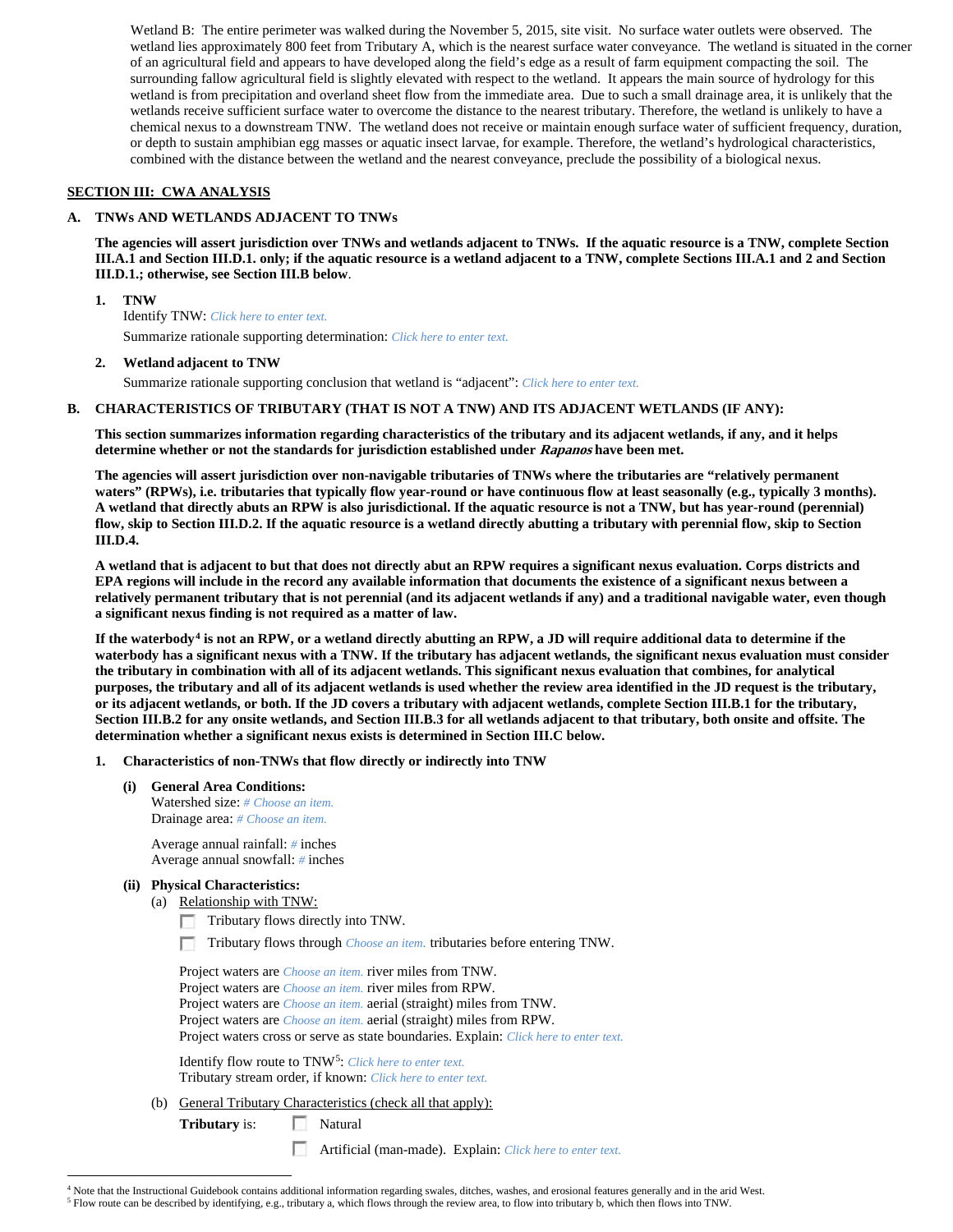|     |                                 |        |                                                                                                                                                                                                                                                                                                                                                                                                                                                                                       |   | Manipulated (man-altered). Explain: Click here to enter text. |    |                           |                                                                                                                                                                                                                      |  |
|-----|---------------------------------|--------|---------------------------------------------------------------------------------------------------------------------------------------------------------------------------------------------------------------------------------------------------------------------------------------------------------------------------------------------------------------------------------------------------------------------------------------------------------------------------------------|---|---------------------------------------------------------------|----|---------------------------|----------------------------------------------------------------------------------------------------------------------------------------------------------------------------------------------------------------------|--|
|     |                                 |        | Tributary properties with respect to top of bank (estimate):<br>Average width: # feet<br>Average depth: $#$ feet<br>Average side slopes: Choose an item.                                                                                                                                                                                                                                                                                                                              |   |                                                               |    |                           |                                                                                                                                                                                                                      |  |
|     |                                 |        |                                                                                                                                                                                                                                                                                                                                                                                                                                                                                       |   |                                                               |    |                           |                                                                                                                                                                                                                      |  |
|     |                                 | Silts  | Primary tributary substrate composition (check all that apply):                                                                                                                                                                                                                                                                                                                                                                                                                       |   | Sands                                                         |    |                           | Concrete                                                                                                                                                                                                             |  |
|     |                                 |        | Cobbles                                                                                                                                                                                                                                                                                                                                                                                                                                                                               |   | Gravel                                                        |    |                           | Muck                                                                                                                                                                                                                 |  |
|     |                                 |        | Bedrock                                                                                                                                                                                                                                                                                                                                                                                                                                                                               | п | Vegetation. Type/% cover: Click here to enter text.           |    |                           |                                                                                                                                                                                                                      |  |
|     |                                 |        | Other. Explain: Click here to enter text.                                                                                                                                                                                                                                                                                                                                                                                                                                             |   |                                                               |    |                           |                                                                                                                                                                                                                      |  |
|     |                                 |        | Presence of run/riffle/pool complexes. Explain: Click here to enter text.<br>Tributary geometry: Choose an item.<br>Tributary gradient (approximate average slope): #%                                                                                                                                                                                                                                                                                                                |   |                                                               |    |                           | Tributary condition/stability [e.g., highly eroding, sloughing banks]. Explain: Click here to enter text.                                                                                                            |  |
| (c) | Flow:                           |        | Tributary provides for: Choose an item.<br>Estimate average number of flow events in review area/year: Choose an item.<br>Describe flow regime: Click here to enter text.<br>Other information on duration and volume: Click here to enter text.                                                                                                                                                                                                                                      |   |                                                               |    |                           |                                                                                                                                                                                                                      |  |
|     |                                 |        | <b>Surface flow is:</b> <i>Choose an item.</i> <b>Characteristics:</b> <i>Click here to enter text.</i>                                                                                                                                                                                                                                                                                                                                                                               |   |                                                               |    |                           |                                                                                                                                                                                                                      |  |
|     |                                 |        | Subsurface flow: Choose an item. Explain findings: Click here to enter text.<br><b>Dye</b> (or other) test performed: <i>Click here to enter text.</i>                                                                                                                                                                                                                                                                                                                                |   |                                                               |    |                           |                                                                                                                                                                                                                      |  |
|     |                                 | $\Box$ | Tributary has (check all that apply):<br>$\Box$ Bed and banks<br>OHWM <sup>6</sup> (check all indicators that apply):<br>$\Box$ clear, natural line impressed on the bank $\Box$<br>changes in the character of soil<br>$\Box$ shelving<br>vegetation matted down, bent, or absent<br>leaf litter disturbed or washed away<br>sediment deposition<br>water staining<br>other (list): Click here to enter text.<br>Discontinuous OHWM. <sup>7</sup> Explain: Click here to enter text. |   |                                                               | L. | sediment sorting<br>scour | the presence of litter and debris<br>destruction of terrestrial vegetation<br>the presence of wrack line<br>multiple observed or predicted flow events<br>abrupt change in plant community Click here to enter text. |  |
|     |                                 |        | High Tide Line indicated by:                                                                                                                                                                                                                                                                                                                                                                                                                                                          |   |                                                               |    |                           | If factors other than the OHWM were used to determine lateral extent of CWA jurisdiction (check all that apply):<br>Mean High Water Mark indicated by:                                                               |  |
|     |                                 |        | oil or scum line along shore objects                                                                                                                                                                                                                                                                                                                                                                                                                                                  |   |                                                               |    |                           | survey to available datum;                                                                                                                                                                                           |  |
|     |                                 |        | fine shell or debris deposits (foreshore)                                                                                                                                                                                                                                                                                                                                                                                                                                             |   |                                                               |    | physical markings;        |                                                                                                                                                                                                                      |  |
|     |                                 |        | physical markings/characteristics<br>tidal gauges                                                                                                                                                                                                                                                                                                                                                                                                                                     |   |                                                               |    |                           | vegetation lines/changes in vegetation types.                                                                                                                                                                        |  |
|     |                                 |        | other (list): Click here to enter text.                                                                                                                                                                                                                                                                                                                                                                                                                                               |   |                                                               |    |                           |                                                                                                                                                                                                                      |  |
|     | (iii) Chemical Characteristics: |        | <b>Explain:</b> Click here to enter text.<br>Identify specific pollutants, if known: Click here to enter text.                                                                                                                                                                                                                                                                                                                                                                        |   |                                                               |    |                           | Characterize tributary (e.g., water color is clear, discolored, oily film; water quality; general watershed characteristics, etc.).                                                                                  |  |
|     |                                 |        | (iv) Biological Characteristics. Channel supports (check all that apply):                                                                                                                                                                                                                                                                                                                                                                                                             |   |                                                               |    |                           |                                                                                                                                                                                                                      |  |
|     |                                 |        | Riparian corridor. Characteristics (type, average width): Click here to enter text.                                                                                                                                                                                                                                                                                                                                                                                                   |   |                                                               |    |                           |                                                                                                                                                                                                                      |  |
|     |                                 |        | Wetland fringe. Characteristics: Click here to enter text.                                                                                                                                                                                                                                                                                                                                                                                                                            |   |                                                               |    |                           |                                                                                                                                                                                                                      |  |
|     | Habitat for:                    |        |                                                                                                                                                                                                                                                                                                                                                                                                                                                                                       |   |                                                               |    |                           |                                                                                                                                                                                                                      |  |
|     |                                 |        | Federally Listed species. Explain findings: Click here to enter text.                                                                                                                                                                                                                                                                                                                                                                                                                 |   |                                                               |    |                           |                                                                                                                                                                                                                      |  |
|     |                                 |        | Fish/spawn areas. Explain findings: Click here to enter text.                                                                                                                                                                                                                                                                                                                                                                                                                         |   |                                                               |    |                           |                                                                                                                                                                                                                      |  |

<span id="page-9-1"></span><span id="page-9-0"></span> <sup>6</sup> A natural or man-made discontinuity in the OHWM does not necessarily sever jurisdiction (e.g., where the stream temporarily flows underground, or where the OHWM has been removed by development or agricultural practices). Where there is a break in the OHWM that is unrelated to the waterbody's flow regime (e.g., flow over a rock outcrop or through a culvert), the agencies will look for indicators of flow above and below the break. 7 Ibid.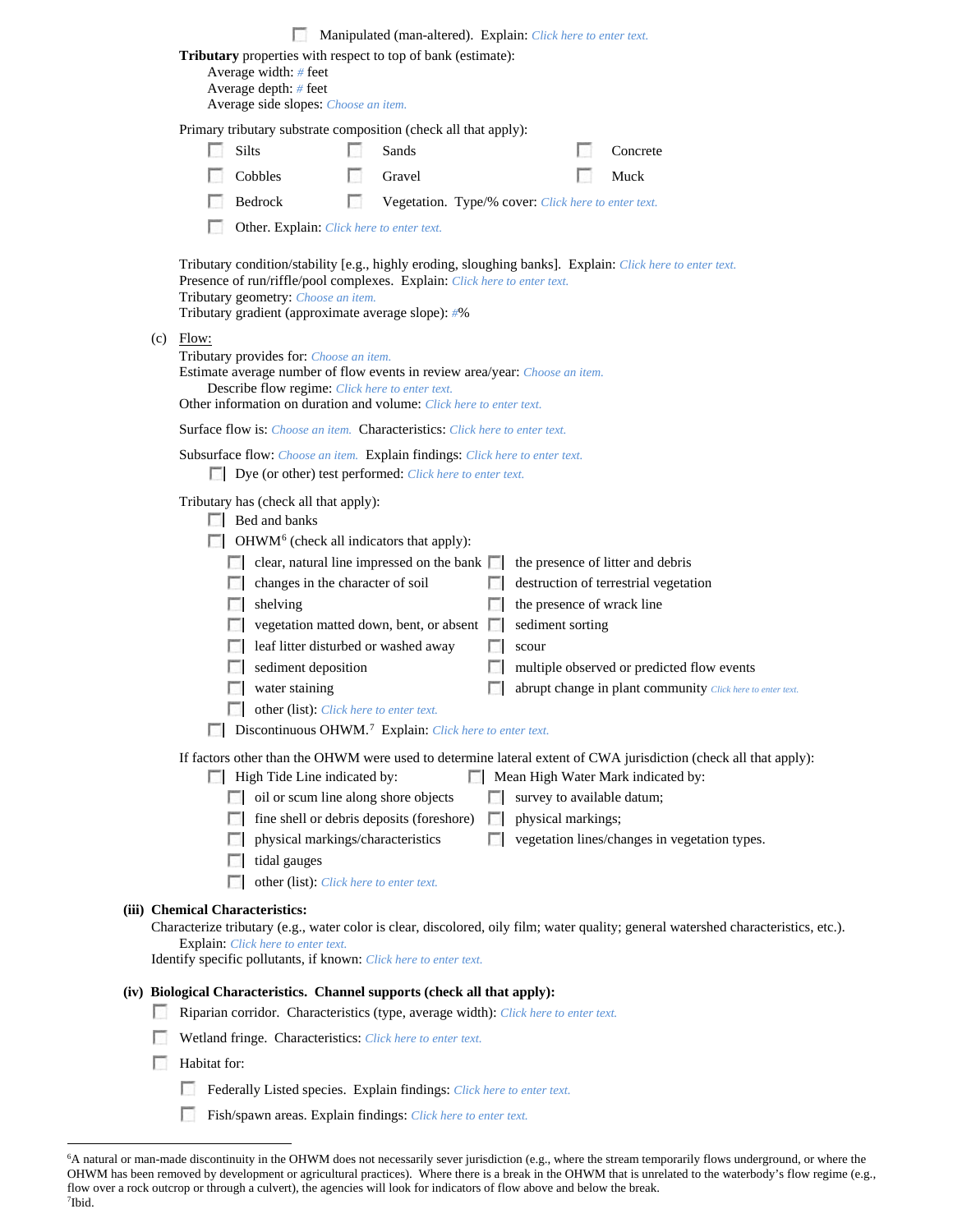- m. Other environmentally-sensitive species. Explain findings: *Click here to enter text.*
- n Aquatic/wildlife diversity. Explain findings: *Click here to enter text.*

### **2. Characteristics of wetlands adjacent to non-TNW that flow directly or indirectly into TNW**

#### **(i) Physical Characteristics:**

- (a) General Wetland Characteristics:
	- Properties:

Wetland size: Wetland A (4.68 acres), Wetland F (0.22-acre), Wetland G (0.59-acre) and Wetland H (0.45-acre) Wetland type. Explain: Wetland A is palustrine forested. Wetland F is palustrine emergent, and Wetlands G and H are palustrine scrub/shrub.

Wetland quality. Explain: Due to their proximity to each other, proximity to a wetland just north of the site and the on-site wetlands directly abutting the tributaries, these wetlands function as part of a large wetland complex. The complex contains mainly native vegetation. They receive or maintain enough surface water of sufficient frequency, duration, or depth to sustain amphibian egg masses or aquatic insect larvae. The wetland complex provides valuable habitat that is otherwise limited in this developed area. Therefore, these wetland are high quality. Project wetlands cross or serve as state boundaries. Explain: *Click here to enter text.*

(b) General Flow Relationship with Non-TNW:

Flow is: Perennial Flow Explain: Within Wetland A is a piped drain that we followed during our site visit. The drain pipe goes north underneath the parking lot of the adjacent residential development, then into an unnamed creek with bed and bank features, eventually draining directly into Cazenovia Creek. Surface water was observed during our site visit. Surface water and/or saturation was present in the other wetlands during our site visit. Due to the wetlands' proximity to the tributaries and the general slope of the terrain in the direction of Cazenovia Creek, water moves via overland sheetflow during storm events and snowmelt from the wetlands to the tributaries and is likely perennial for Wetland A and ephemeral for Wetlands F, G, and H.

#### Surface flow is: Discrete and Confined

Wetland A flows in a discrete and confined pipe and then channel to Cazenovia Creek. Wetland H flows through a discrete channel with bed and bank features to Cazenovia Creek. Water from Wetlands F and G flow from the wetlands to the surface water conveyances via overland sheetflow during and after storm events and snow melt.

Characteristics: from Wetland A, via pipe to Cazenovia Creek, from Wetland H to the ditch to Cazenovia Creek and from Wetlands F, and G via overland sheet flow to Cazenovia Creek

Subsurface flow: Unknown Explain findings: *Click here to enter text.*

Dye (or other) test performed: *Click here to enter text.*

- (c) Wetland Adjacency Determination with Non-TNW:
	- $\Box$  Directly abutting
	- $\triangleright$  Not directly abutting
		- Discrete wetland hydrologic connection. Explain: Wetland A and H have discrete hydrological connections as ⊽ described above in section 2.(i)(b).
		- Ecological connection. Explain: Each wetland is within close proximity to their surface water conveyances and ⊽ other wetlands that support the movement of aquatic flora and fauna between the wetlands and downstream waters.
		- $\overline{\phantom{a}}$ Separated by berm/barrier. Explain: *Click here to enter text.*
- (d) Proximity (Relationship) to TNW

Project wetlands are 20-25 river miles from TNW. Project waters are 5-10 aerial (straight) miles from TNW.

Flow is from: Wetland to Navigable Waters Estimate approximate location of wetland as within the 500-year or greater floodplain.

### **(ii) Chemical Characteristics:**

Characterize wetland system (e.g., water color is clear, brown, oil film on surface; water quality; general watershed characteristics; etc.). Explain: The general watershed characteristics include residential and commercial development in the immediate vicinity of the wetlands

Identify specific pollutants, if known: Specific pollutants are unknown; however, pollutants typical of residential, commercial, and industrial development are likely introduced to the wetland complex

### **(iii) Biological Characteristics. Wetland supports (check all that apply):**

- Riparian buffer. Characteristics (type, average width): *Click here to enter text.*
- Vegetation type/percent cover. Explain: The wetlands are heavily vegetated with a combination of scrub/shrub, emergent and forested vegetation.
- $\triangledown$  Habitat for:
	- Federally Listed species. Explain findings: *Click here to enter text*.
	- Fish/spawn areas. Explain findings: *Click here to enter text*.
	- Other environmentally-sensitive species. Explain findings: *Click here to enter text.*
	- Aquatic/wildlife diversity. Explain findings: *Click here to enter text.*

### **3. Characteristics of all wetlands adjacent to the tributary (if any)**

All wetland(s) being considered in the cumulative analysis: 7 Approximately (*#*) acres in total are being considered in the cumulative analysis. For each wetland, specify the following: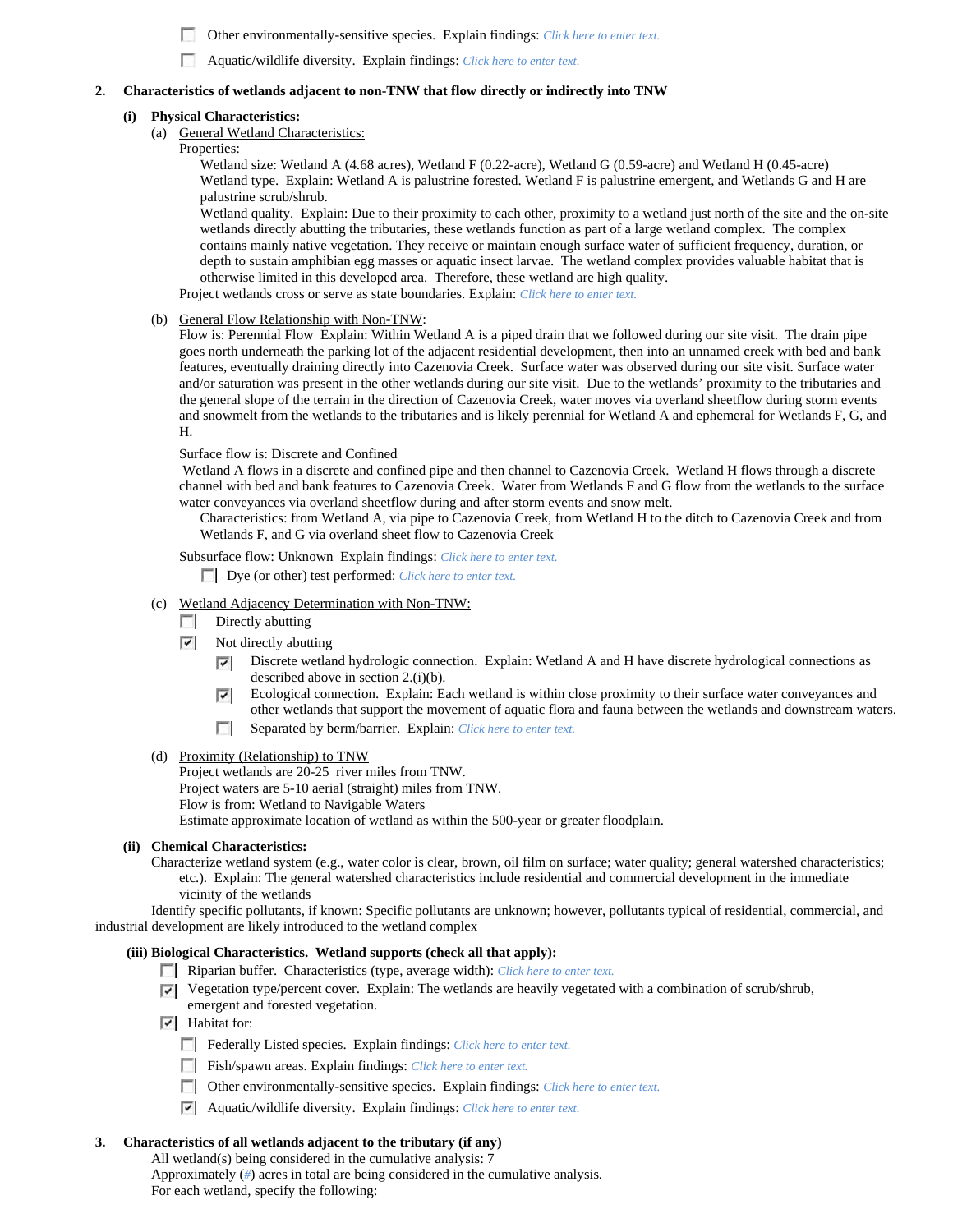|           | Directly abuts? $(Y/N)$ | Size (in acres)                           |  |
|-----------|-------------------------|-------------------------------------------|--|
| Wetland A | No                      | 4.68                                      |  |
| Wetland C | Yes                     | 0.54                                      |  |
| Wetland D | Yes                     | 0.7                                       |  |
| Wetland F | No                      | 0.22                                      |  |
| Wetland G | No                      | 0.59                                      |  |
| Wetland H | No                      | 0.45                                      |  |
|           | Unnamed wetland Yes     | 0.5 (where drain from Wetland A surfaces) |  |

Summarize overall biological, chemical and physical functions being performed: These headwater wetlands serve as the primary collectors and processors of organic matter for downstream waters. The wetlands serve to trap sediment and pollutants, thereby preventing the transport of pollutants and sediment downstream to Lake Erie. The wetlands function well to moderate downstream flows and likely have the capacity to recharge local groundwater. Flood attenuation /runoff storage, pollutant trapping/water quality, removal of suspended solids, dissolved solids, toxins and treatment of nitrogen and phosphorus, functions are considered to be moderate. Wildlife habitat functions are considered to be moderate to high.

## **C. SIGNIFICANT NEXUS DETERMINATION**

**A significant nexus analysis will assess the flow characteristics and functions of the tributary itself and the functions performed by any wetlands adjacent to the tributary to determine if they significantly affect the chemical, physical, and biological integrity of a TNW. For each of the following situations, a significant nexus exists if the tributary, in combination with all of its adjacent wetlands, has more than a speculative or insubstantial effect on the chemical, physical and/or biological integrity of a TNW. Considerations when evaluating significant nexus include, but are not limited to the volume, duration, and frequency of the flow of water in the tributary and its proximity to a TNW, and the functions performed by the tributary and all its adjacent wetlands. It is not appropriate to determine significant nexus based solely on any specific threshold of distance (e.g. between a tributary and its adjacent wetland or between a tributary and the TNW). Similarly, the fact an adjacent wetland lies within or outside of a floodplain is not solely determinative of significant nexus.** 

#### **Draw connections between the features documented and the effects on the TNW, as identified in the** *Rapanos* **Guidance and discussed in the Instructional Guidebook. Factors to consider include, for example:**

- Does the tributary, in combination with its adjacent wetlands (if any), have the capacity to carry pollutants or flood waters to TNWs, or to reduce the amount of pollutants or flood waters reaching a TNW?
- Does the tributary, in combination with its adjacent wetlands (if any), provide habitat and lifecycle support functions for fish and other species, such as feeding, nesting, spawning, or rearing young for species that are present in the TNW?
- Does the tributary, in combination with its adjacent wetlands (if any), have the capacity to transfer nutrients and organic carbon that support downstream foodwebs?
- Does the tributary, in combination with its adjacent wetlands (if any), have other relationships to the physical, chemical, or biological integrity of the TNW?

### *Note: the above list of considerations is not inclusive and other functions observed or known to occur should be documented below:*

- **1. Significant nexus findings for non-RPW that has no adjacent wetlands and flows directly or indirectly into TNWs.** Explain findings of presence or absence of significant nexus below, based on the tributary itself, then go to Section III.D: *Click here to enter text.*
- **2. Significant nexus findings for non-RPW and its adjacent wetlands, where the non-RPW flows directly or indirectly into TNWs.**  Explain findings of presence or absence of significant nexus below, based on the tributary in combination with all of its adjacent wetlands, then go to Section III.D: *Click here to enter text.*
- **3. Significant nexus findings for wetlands adjacent to an RPW but that do not directly abut the RPW.** Explain findings of presence or absence of significant nexus below, based on the tributary in combination with all of its adjacent wetlands, then go to Section III.D:

Wetlands A, F, G, and H directly affect the nature of the water entering Tributary A and the downstream receiving waters, both in quantity and chemical/physical attributes. This occurs through the reduction of runoff rates of water received by Cazenovia Creek resulting from attenuation and storage of floodwaters; capture of water through evapotranspiration; storage of runoff; and filtering and/or storage of nutrients, chemicals, and sediments contained in rainfall, runoff, or other hydrologic inputs. Ultimately, this affects the downstream TNW, Lake Erie, as the wetlands alter the amount of flow reaching the TNW and furthermore, any additional matter such as nutrients, chemicals, sediments, and pollutants carried in that flow. The Lake Erie Watershed has impairments including increasing urbanization bringing impervious surfaces, increased erosion, sediment which impairs aquatic life and widens flood areas, habitat loss, and loss of wetlands. Since the wetlands are located in close proximity to residential and commercial developments, and major roadways, they receive a majority of their hydrology from runoff associated with the adjacent development and roads, they provide an important function of reducing the effects of runoff and storm sewer impacts on the downstream TNW. The wetlands also attenuate sediment, nutrients, and pollutants contained in its received water. The wetlands supply the downstream TNW with a cleaner source of water that will aid in reducing impairments. Due to the physical, biological, and chemical connectivity of the wetlands as described above, it has been determined that the wetlands have a significant nexus with the downstream TNW, Lake Erie, as the functions and services provided by Cazenovia Creek and its adjacent wetlands provide more than a speculative effect on the physical integrity of Lake Erie.

## **D. DETERMINATIONS OF JURISDICTIONAL FINDINGS. THE SUBJECT WATERS/WETLANDS ARE (CHECK ALL THAT APPLY):**

- **1. TNWs and Adjacent Wetlands.** Check all that apply and provide size estimates in review area:
	- TNWs: *#* linear feet *#* width (ft), Or, *#* acres.
	- **Wetlands adjacent to TNWs: # acres.**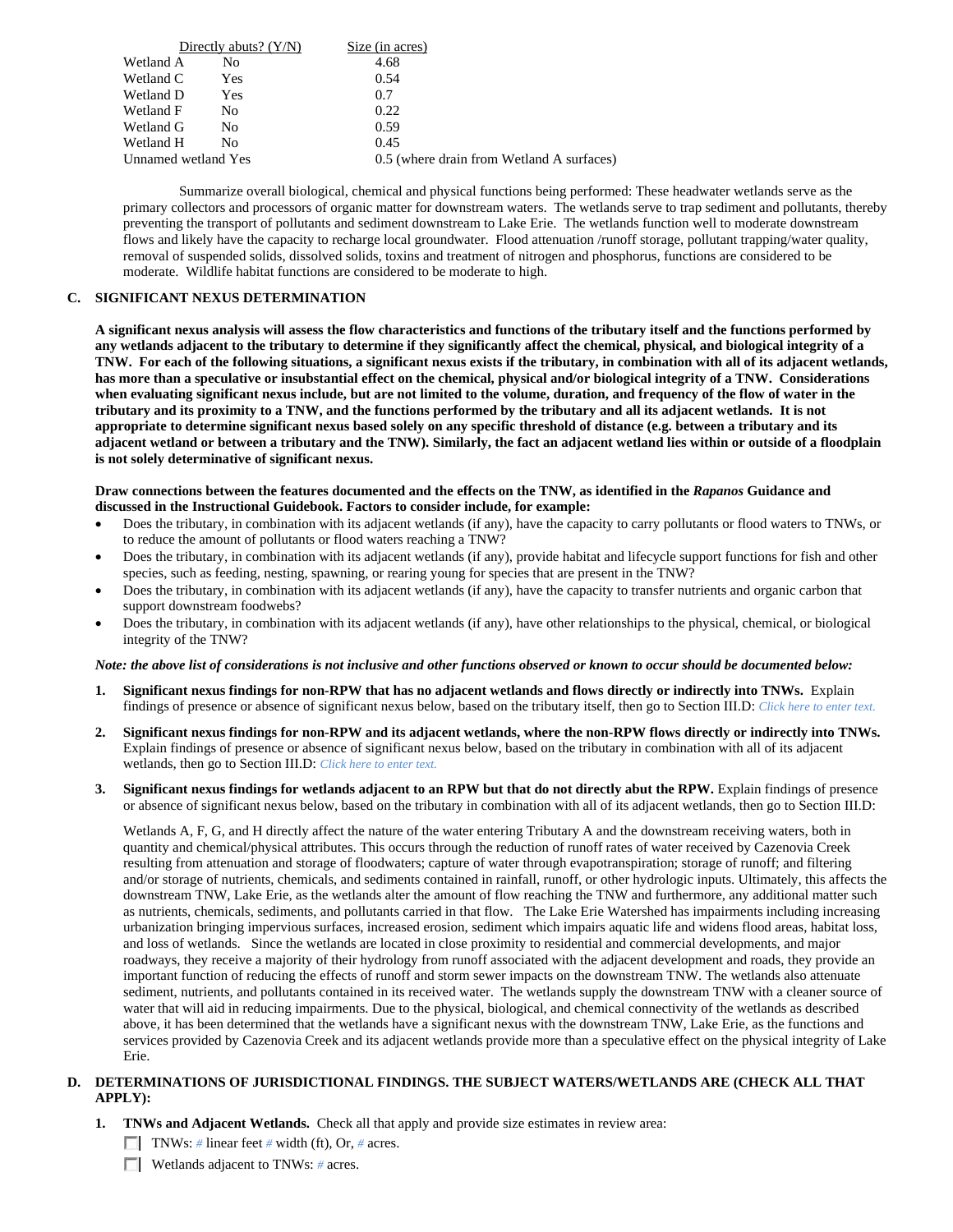## **2. RPWs that flow directly or indirectly into TNWs.**

- $\nabla$  Tributaries of TNWs where tributaries typically flow year-round are jurisdictional. Provide data and rationale indicating that tributary is perennial: Tributary A is shown as blue lines on the USGS topo map, have bed and bank features, appear over many years of aerial photography to have surface water present during various times of year.
- Tributaries of TNW where tributaries have continuous flow "seasonally" (e.g., typically three months each year) are jurisdictional. Data supporting this conclusion is provided at Section III.B. Provide rationale indicating that tributary flows seasonally: *Click here to enter text.*.

Provide estimates for jurisdictional waters in the review area (check all that apply):

 $\triangledown$  Tributary waters: Tributary A, 1,800 linear feet 4 width (ft)

Other non-wetland waters: *#* acres.

Identify type(s) of waters: *Click here to enter text.*

## **3. Non-RPWs[8](#page-12-0) that flow directly or indirectly into TNWs.**

Waterbody that is not a TNW or an RPW, but flows directly or indirectly into a TNW, and it has a significant nexus with a  $\overline{a}$ TNW is jurisdictional. Data supporting this conclusion is provided at Section III.C.

Provide estimates for jurisdictional waters within the review area (check all that apply):

- Tributary waters: # linear feet # width (ft).
- Other non-wetland waters: *#* acres.

Identify type(s) of waters: *Click here to enter text.*

# **4. Wetlands directly abutting an RPW that flow directly or indirectly into TNWs.**

Wetlands directly abut RPW and thus are jurisdictional as adjacent wetlands.

- Wetlands directly abutting an RPW where tributaries typically flow year-round. Provide data and rationale ⊽ indicating that tributary is perennial in Section III.D.2, above. Provide rationale indicating that wetland is directly abutting an RPW: Wetlands C and D directly abut Tributary A
- Wetlands directly abutting an RPW where tributaries typically flow "seasonally." Provide data indicating that tributary is seasonal in Section III.B and rationale in Section III.D.2, above. Provide rationale indicating that wetland is directly abutting an RPW: *Click here to enter text.*

Provide acreage estimates for jurisdictional wetlands in the review area: Wetland C (0.54-acre), Wetland D (0.7-acre)

## **5. Wetlands adjacent to but not directly abutting an RPW that flow directly or indirectly into TNWs.**

 $\nabla$  Wetlands that do not directly abut an RPW, but when considered in combination with the tributary to which they are adjacent and with similarly situated adjacent wetlands, have a significant nexus with a TNW are jurisidictional. Data supporting this conclusion is provided at Section III.C.

Provide acreage estimates for jurisdictional wetlands in the review area: As stated several times above, Wetland A (4.68 acres), Wetland F (0.22-acre), Wetland G (0.59-acre), Wetland H (0.45-acre)

### **6. Wetlands adjacent to non-RPWs that flow directly or indirectly into TNWs.**

 $\Box$  Wetlands adjacent to such waters, and have when considered in combination with the tributary to which they are adjacent and with similarly situated adjacent wetlands, have a significant nexus with a TNW are jurisdictional. Data supporting this conclusion is provided at Section III.C.

Provide estimates for jurisdictional wetlands in the review area: *#* acres.

**7. Impoundments of jurisdictional waters. [9](#page-12-1)**

As a general rule, the impoundment of a jurisdictional tributary remains jurisdictional.

- Demonstrate that impoundment was created from "waters of the U.S.," or L.
- г Demonstrate that water meets the criteria for one of the categories presented above (1-6), or
- m Demonstrate that water is isolated with a nexus to commerce (see E below).

### **E. ISOLATED [INTERSTATE OR INTRA-STATE] WATERS, INCLUDING ISOLATED WETLANDS, THE USE, DEGRADATION OR DESTRUCTION OF WHICH COULD AFFECT INTERSTATE COMMERCE, INCLUDING ANY SUCH WATERS (CHECK ALL THAT APPLY):[10](#page-12-2)**

- which are or could be used by interstate or foreign travelers for recreational or other purposes.
- from which fish or shellfish are or could be taken and sold in interstate or foreign commerce.
- which are or could be used for industrial purposes by industries in interstate commerce.
- Interstate isolated waters.Explain: *Click here to enter text.*
- Other factors.Explain: *Click here to enter text.*

### **Identify water body and summarize rationale supporting determination:** *Click here to enter text.*

- Provide estimates for jurisdictional waters in the review area (check all that apply):
- Tributary waters: # linear feet # width (ft).

 <sup>8</sup> See Footnote # 3.

<span id="page-12-1"></span><span id="page-12-0"></span><sup>&</sup>lt;sup>9</sup> To complete the analysis refer to the key in Section III.D.6 of the Instructional Guidebook.

<span id="page-12-2"></span><sup>&</sup>lt;sup>10</sup> Prior to asserting or declining CWA jurisdiction based solely on this category, Corps Districts will elevate the action to Corps and EPA HQ for review consistent with the process described in the Corps/EPA *Memorandum Regarding CWA Act Jurisdiction Following Rapanos.*